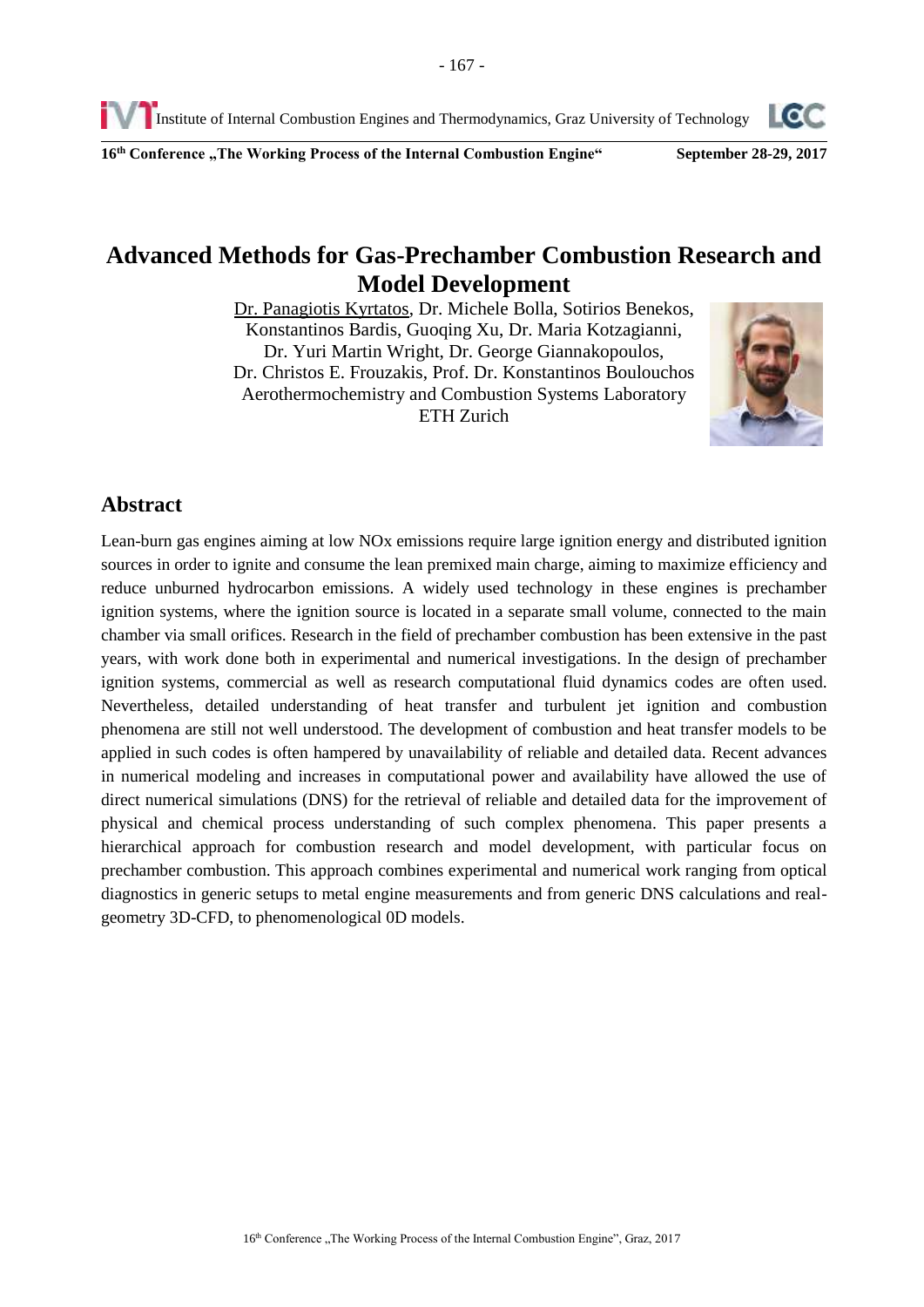# **1. INTRODUCTION**

Lean-burn natural gas engines offer significant advantages in terms of engine efficiency,  $CO<sub>2</sub>$  emissions and other legislated gaseous and particulate emissions compared to other gas or liquid-fueled equivalents. Engine efficiency can be superior compared to stoichiometric-operated gas engines due to the reduced heat losses during combustion, reduced exhaust enthalpy losses, higher compression specific heat ratio, reduced throttling losses (particularly in part-load operation) and the ability to increase the engine compression ratio due to the lower self-ignition propensity of lean mixtures (lower knocking propensity) [\[1-7\]](#page-14-0). In addition, the low C/H ratio of natural gas (with its main component being methane) compared to liquid hydrocarbons results in low specific  $CO<sub>2</sub>$  emissions. Nevertheless, lean-burn gas engines also present significant drawbacks, with the most important being the lean flammability limit, which results in high cyclic variations and high engine-out unburned hydrocarbon (UHC) emissions [\[4,](#page-14-1) [8-11\]](#page-14-2). In addition, compared to diesel engines, premixed gas engines show limitations in compression ratio and power density due to the occurrence of end-gas autoignition (knocking).

Many of the drawbacks of lean-burn gas engines can be traced back to the ignition system employed and the combustion speed/duration. High-energy ignition systems which offer a successful, repeatable ignition and result in lower cyclic variations and fast combustion have been described in the literature [\[8\]](#page-14-2). These include the use of multiple spark plugs in the cylinder, corona ignition systems and prechamber ignition systems amongst others. The major advantage of prechamber ignition systems is the introduction of higher ignition energy which is distributed within the main chamber through ignition/reaction/flame jets. These distributed ignition points increase the combustion speed, reducing UHC emissions and knocking, and allowing the combustion of leaner mixtures and higher power densities [\[1\]](#page-14-0). Within the prechamber, controlled turbulence generation in the prechamber resulting from the inflow-jets formed from the piston movement, as well as the protection of the spark location from the large scale turbulent flow in the main chamber, allow the reduction of the cyclic variations even at very lean conditions [\[4\]](#page-14-1). As a result of the above, engines operating with  $\lambda > 2$ , and presenting very low NO<sub>x</sub> emissions and high efficiency using prechamber ignition systems can be found in the literature, both for automotive and power generation applications [\[1,](#page-14-0) [5,](#page-14-3) [6,](#page-14-4) [12\]](#page-14-5). A description of multiple high energy ignition systems and different designs and concepts of prechambers can be found in a two review papers by Dale et al. [\[8\]](#page-14-2) and Toulson et al. [\[4\]](#page-14-1).

In an effort to comprehend the individual, complex physico-chemical processes which are involved in a prechamber ignition system, multiple investigations have focused on optical diagnostics. Investigations in generic, simplified geometries over the past 40 years have allowed the identification of different combustion phenomena for jet ignition using prechambers. Gussak et al. [\[13,](#page-14-6) [14\]](#page-14-7) studied the effect of prechamber volume-to-nozzle area ratio, as well as the effect of nozzle orientation on subsequent combustion. Yamaguchi et al. [\[15\]](#page-14-8) carried out a similar study in a constant-volume divided combustion chamber, where different combustion regimes were identified depending on the structure of the exiting torch and the subsequence burning process. More recently, Biswas et al. [\[16\]](#page-14-9) used optical diagnostics in a divided chamber, and identified two distinct combustion regimes which depend on mixture reactivity and flow characteristics of the exiting jet. Studies in optically accessible engines and engine-like geometries try to also capture the prechamber-internal turbulence and mixture generation, while achieving enginerelevant thermodynamic conditions. Investigations in a rapid compression machine using generic prechamber geometries have been conducted, which provide insight into the combustion and the effects on nozzle size [\[17\]](#page-14-10). Other investigators have used commercial prechamber geometries in generic, enginelike test-rigs or optically accessible engines in order to study the full effects of turbulence generation in the prechamber and subsequent effects on combustion [\[3,](#page-14-11) [18-20\]](#page-15-0).

In numerous prechamber experimental studies, the researchers have also used Computational Fluid Dynamics (CFD) simulations in order to obtain complementary information [\[17,](#page-14-10) [21-24\]](#page-15-1). CFD simulations can provide detailed local information concerning thermochemical and turbulence conditions, which are unattainable using conventional measurement techniques or in measurements in realistic geometries. Despite the extensive use of CFD in many industrial and academic investigations, as well as in prechamber design optimization efforts, the predictive capabilities of current commercial CFD codes may be limited, in particular pertaining to turbulence (affecting mixing and combustion) and wall heat transfer modeling, as well as the description of the combustion. In particular concerning prechamber torch ignition, there still exist multiple unanswered questions, particularly pertaining to flame and jet-wall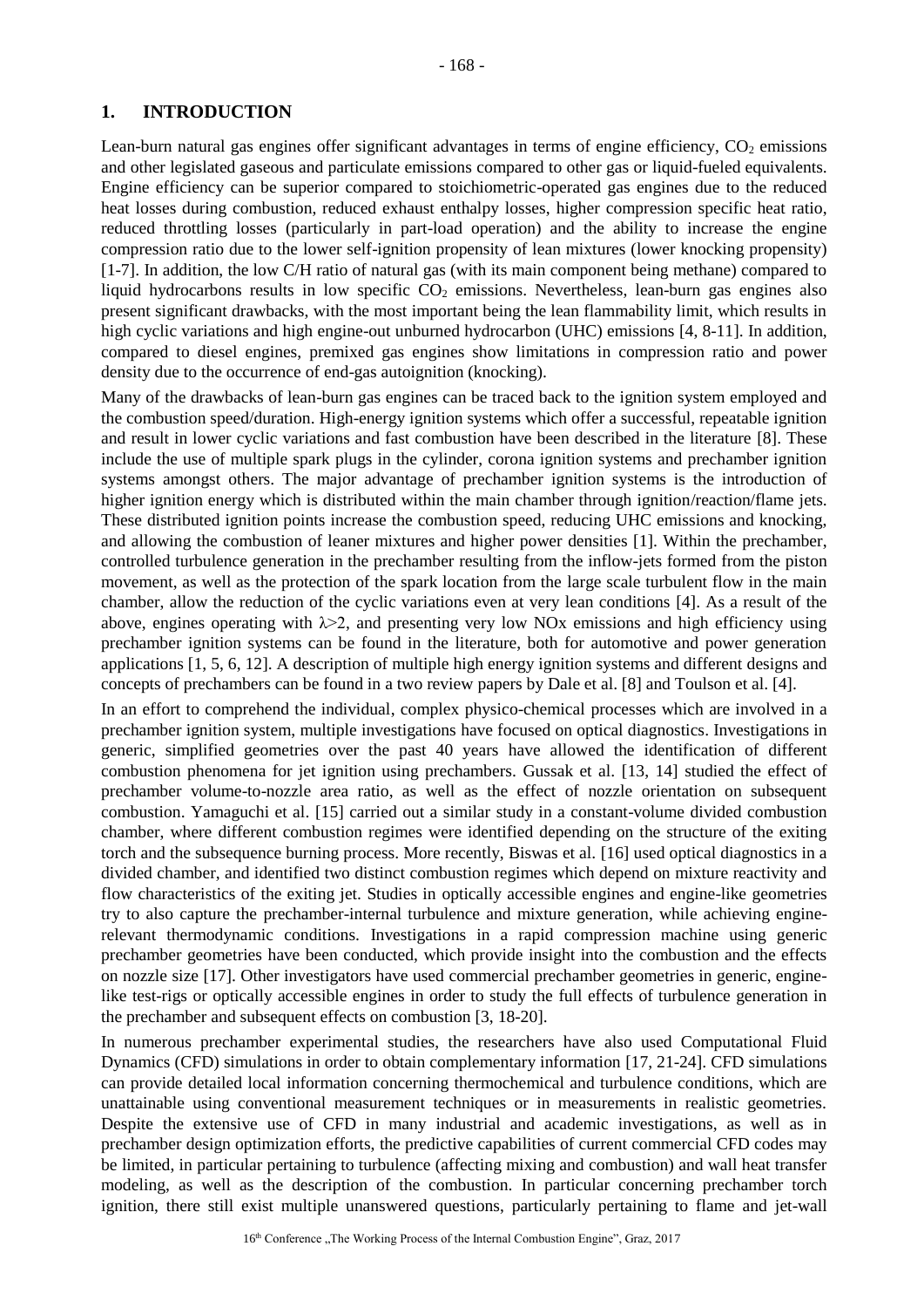interactions, main chamber ignition and combustion fundamentals, as well as the ability of simplified combustion models used in commercial CFD software to adequately describe the processes involved. In addition, the description/modeling of wall heat transfer, which is particularly important in prechamber studies due to the high surface to volume ratio of the prechamber, is also a cause of concern for commercial CFD codes.

This paper presents the research activities conducted at the Aerothermochemistry and Combustion Systems Laboratory (LAV) in a concurrent fashion to try and tackle some of the unknowns of prechamber ignition systems. The paper starts with the description of the LAV hierarchical approach, followed by a more detailed overview of the activities currently conducted in the area of prechamber combustion. This is followed by the conclusions.

# <span id="page-2-1"></span>**2. THE LAV HIERARCHICAL APPROACH**

The LAV approach is a concentrated effort from multiple research areas which try to identify and comprehend relevant processes using modern experimental and computational tools. The so-called "Hierarchical Approach" has on the one side the near-application experiments and 0-D simulations, which forms a connection to the commercial engine design and development. On the other side this approach extends to increasingly simplified and generic experiments and detailed simulations (including reactive Direct Numerical Simulations-DNS), which allow the accurate description of individual processes. The final aim of the hierarchical approach is to close the cycle from application to fundamentals back to application. This is effectively done through a dual approach:

- To provide phenomenological understanding of processes involved in order to assist in the empirical design and simplified/0D modeling for design and control purposes
- To provide high-fidelity data for combustion model development at near-engine conditions, which will be used at a later stage for engine design purposes

The approach as a whole is depicted graphically in [Figure 1](#page-2-0) below. From left to right, the approaches are ordered with decreasing relevance or proximity to the application, but with increasing data completeness.



**Figure 1:** The LAV hierarchical approach

<span id="page-2-0"></span>On the left of the figure lie approaches which are close to the application: On the simulation side we have the application-oriented 0D/1D phenomenological models which are used for engine thermodynamic design and engine parameter optimization purposes [\[25\]](#page-15-2). In cases where the models can be very much simplified, with reduction of the computational requirements (usually coming at the expense of model predictive capability and increase in tuning parameters), the models can also be used for on-line engine control purposes [\[26-29\]](#page-15-3). On the experimental side, multi-cylinder or 1-cylinder near production engines can be used, with 1-cylinder engines usually preferred due to the wider range of operation thanks mainly to external air-path control systems. The results from the engines in terms of spatial resolution are limited (only time-resolved pressure and usually cycle-averaged temperature and time-averaged emission concentration measurements are available), but in combination with the 0D/1D models, they can provide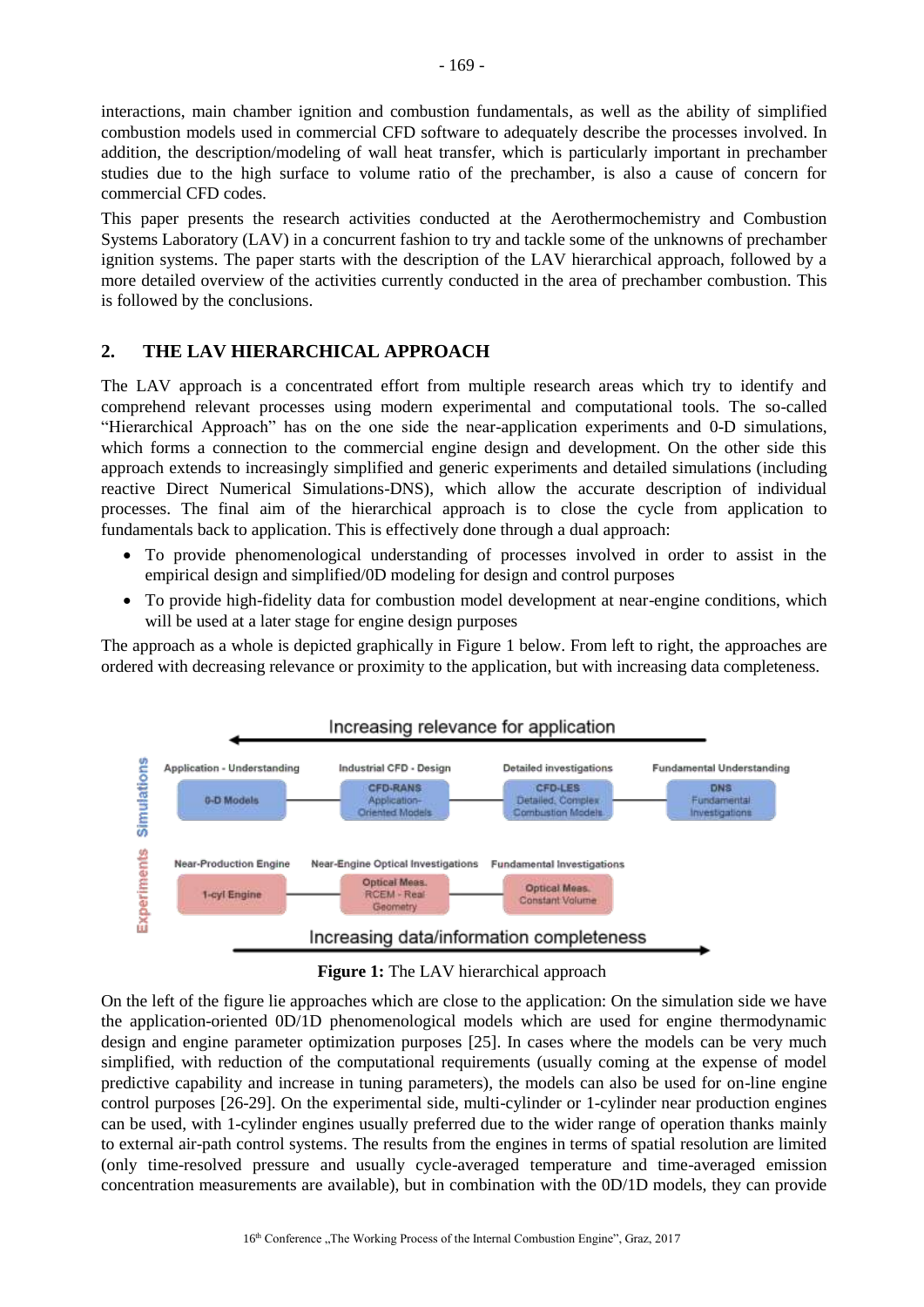significant insights into the relevant conditions for engine combustion and the overall engine performance and emission production processes.

In order to extract spatial information from the engine flow and combustion processes, 3D CFD and optical diagnostics in engine-like test-rigs such as the Rapid-Compression-Expansion Machine (RCEM) are used, which are depicted in the second column in [Figure 1.](#page-2-0) The 3-D CFD is usually in this case limited to Reynolds-Averaged Navier Stokes (RANS) calculations, where time-averaged equations of motion are used due to the limited computational resources available for the full geometry calculations. These calculations are often combined with a level-set approach for premixed combustion modelling – such as e.g. the G-equation model – where the flame front is tracked through a transport equation including a turbulent flame speed closure (e.g. [\[30\]](#page-15-4)). Despite the significant advantages these approaches present in terms of computational resources and required resolution, significant limitations in terms of combustion predictions are present, in particular when dealing with the conditions found in turbulent jet ignition systems (broken reaction zones regime, possible local flame extinction and re-ignition, which are not accounted in the combustion modelling framework) [\[31\]](#page-15-5). The combination of CFD and engine experimental work has provided in the past significant insights into engine processes, which has been effectively translated into improved description of processes in phenomenological models for different applications [\[32-34\]](#page-15-6). Using optical diagnostics, spatial distributions of specific species can be tracked using passive or active optical methods, providing significant information in real or near-engine geometries (e.g. [\[3,](#page-14-11) [35-37\]](#page-15-7)). This information can aid in the validation of combustion models as well as for the phenomenological understanding of the processes.

As mentioned previously, despite the insights provided using metal engine and optical measurements in combination with 0-D and 3-D RANS calculations, the significant limitations in flow and combustion modelling and available measurements often dictate the necessity for more detailed investigations. In the simulations, a more accurate description of turbulence can be attained using Large-Eddy Simulation (LES), where the large scales flow features are resolved and only the small scale turbulent motions need to be modelled.

For combustion modelling, LES still requires a model for the evaluation of the chemical reaction rate at the sub-grid scales in engine-relevant conditions (high pressures lead to very small flame thicknesses of the order of 10-50 µm), but the models used are typically more complex, with better description of the relevant processes. On the other end, DNS resolves all spatial and temporal scales of the flow and the flame and no model is required (apart from the common practice of employing increasingly mildly reduced chemical mechanisms for hydrocarbon fuels such as CH4). Due to the flow and flame resolution constraints leading to high computational costs, DNS is typically limited to low to moderate Reynolds numbers and pressures. Thus DNS cannot be used for real turbulent combustion problems such as the ones encountered in engines. Nevertheless they have been used for investigations of flow in engine-like geometries (e.g. [\[38-40\]](#page-16-0)) and can be used to provide data for simplified geometries and limited nondimensional number ranges [\[41,](#page-16-1) [42\]](#page-16-2). Pitsch and Trisjono [\[41\]](#page-16-1) in particular provide a detailed description of how data from simplified, tractable DNS calculations can be used for combustion model development in a systematic approach. In addition to detailed simulations, fundamental investigations of processes can also take place in generic, often constant-volume test rigs, which allow better optical access and often better control of boundary conditions compared to engine-like optical test-rigs.

Overall, the hierarchical approach is used in LAV to provide detailed information concerning engine processes. The flow of information depicted in [Figure 2](#page-4-0) starts from the near-application side, where the approaches often employed by the industry but also in academia are used to understand the conditions of interest for engine applications. The detailed understanding and the precise spatially and temporally resolved data then flows in the opposite direction, stemming from the simplified, tractable simulations and experiments, providing detailed data for model development and process understanding. This latter part is usually restricted to academic work, due to the significant computational requirements and the difficulty of result interpretation. In this process the choice of problem simplification is of particular importance since it will dictate the applicability and relevance of the results in the real applications.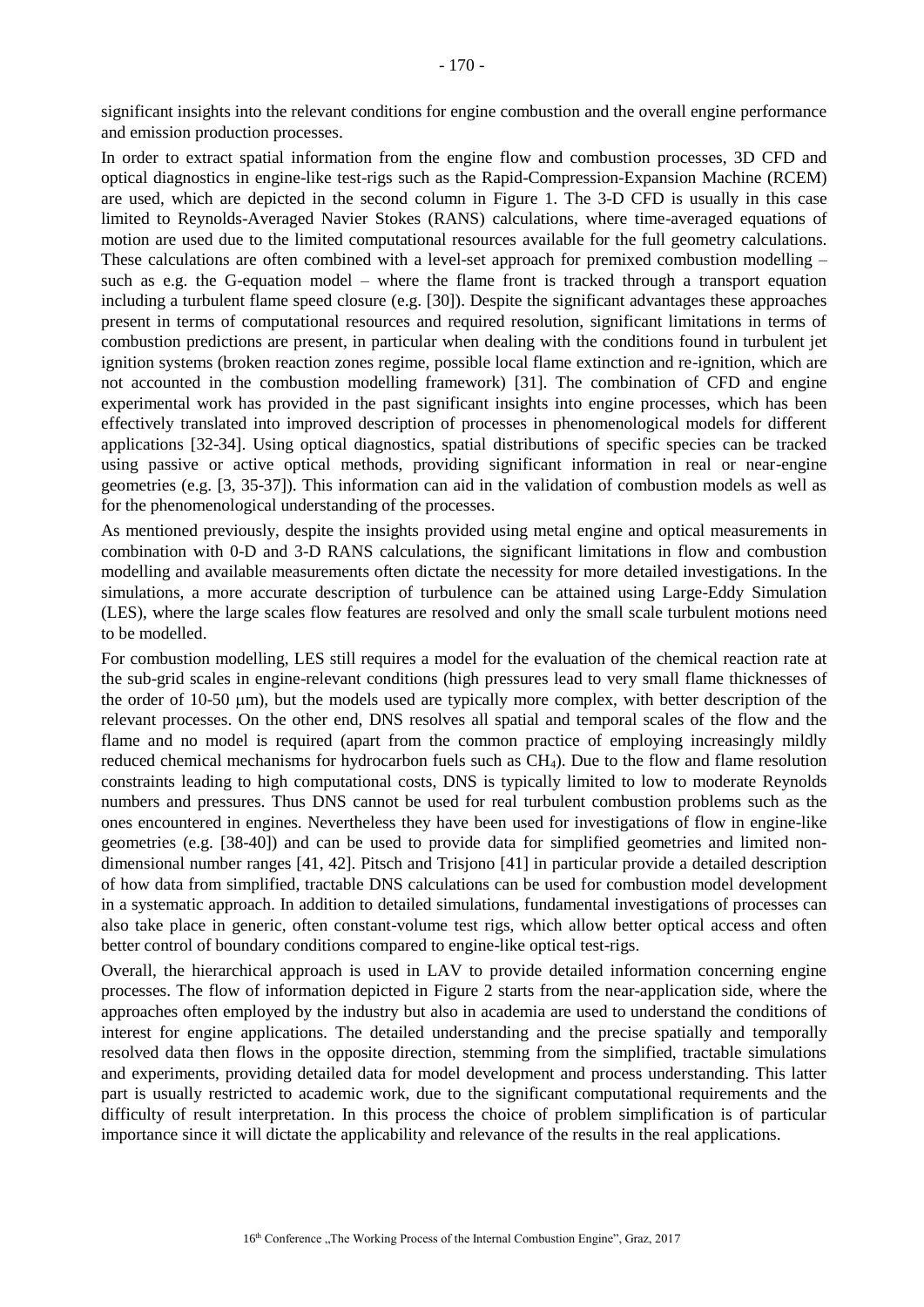

**Figure 2:** The LAV hierarchical approach: data flow

# <span id="page-4-0"></span>**3. HIERARCHICAL APPROACH FOR PRECHAMBER COMBUSTION RESEARCH**

As described in the introduction, prechamber engine combustion is of particular interest for modern, leanburn gas engines. It also involves numerous processes which are not well understood, particularly pertaining to the turbulent jet ignition which results from the jets formed into the main combustion chamber. For this reason the hierarchical approach is currently used in order to develop more accurate models for future gas engines using prechamber ignition systems. This section will start by providing a brief description of the relevant prechamber combustion processes and presenting the most significant research questions. This will be followed by a description of the approaches used at LAV covering the whole chain of the hierarchical approach.

# **3.1. Description of Prechamber Combustion Processes**

The sequence of the prechamber combustion is presented graphically in [Figure 3.](#page-5-0) Following a combustion cycle, burned residual gases remain in the prechamber. In the case of a scavenged prechamber, sometime between the intake valve opening and the ignition during the compression stroke a small amount of fuel is injected into the prechamber which will displace some of these residual gases. This injection will create a richer mixture in the prechamber, which will ideally result in a more reactive mixture and higher energy content of the prechamber jets. The subsequent compression stroke introduces leaner mixture from the main chamber, which mix with the residuals and the additional fuel in the case of a scavenged prechamber. The incoming flow during compression, which is caused by the work done on the main chamber gases by the piston, will result in repeatable turbulence generation in the prechamber which is key for the high turbulent flame speed after ignition. During this process, turbulence, mixing and heat transfer are very important, since these will dictate the reactivity of the mixture and the flame propagation speed. The spatial distribution of the mixture at the timing of the spark is of particular importance, and is a main design parameter for engine prechambers.

Following the ignition of the mixture in the prechamber, the subsequent combustion is of particular importance since it leads to the pressure increase which will drive the creation of the prechamber jets. In the early stages of combustion the heat released will result in a pressure increase and cold, unburned jets will be formed into the main chamber. The jet velocity is a function of the heat release rate compared to the prechamber volume and the nozzle (effective) area. During this time, flame-wall interactions are of particular importance due to the small volume to area ratio of the prechamber. Relatively small errors in the estimation of the combustion rate in the prechamber will result in relatively large errors in the prediction of the jet velocity, since all thermochemical and combustion parameters are very important during this stage. Once the flame reaches the prechamber nozzles, reactive/burned gasses are forced into the main chamber, in the wake of the turbulence which is created by the cold jets. During the exit of the burned gases, the flame might be quenched because of heat transfer to the nozzle walls, flame straining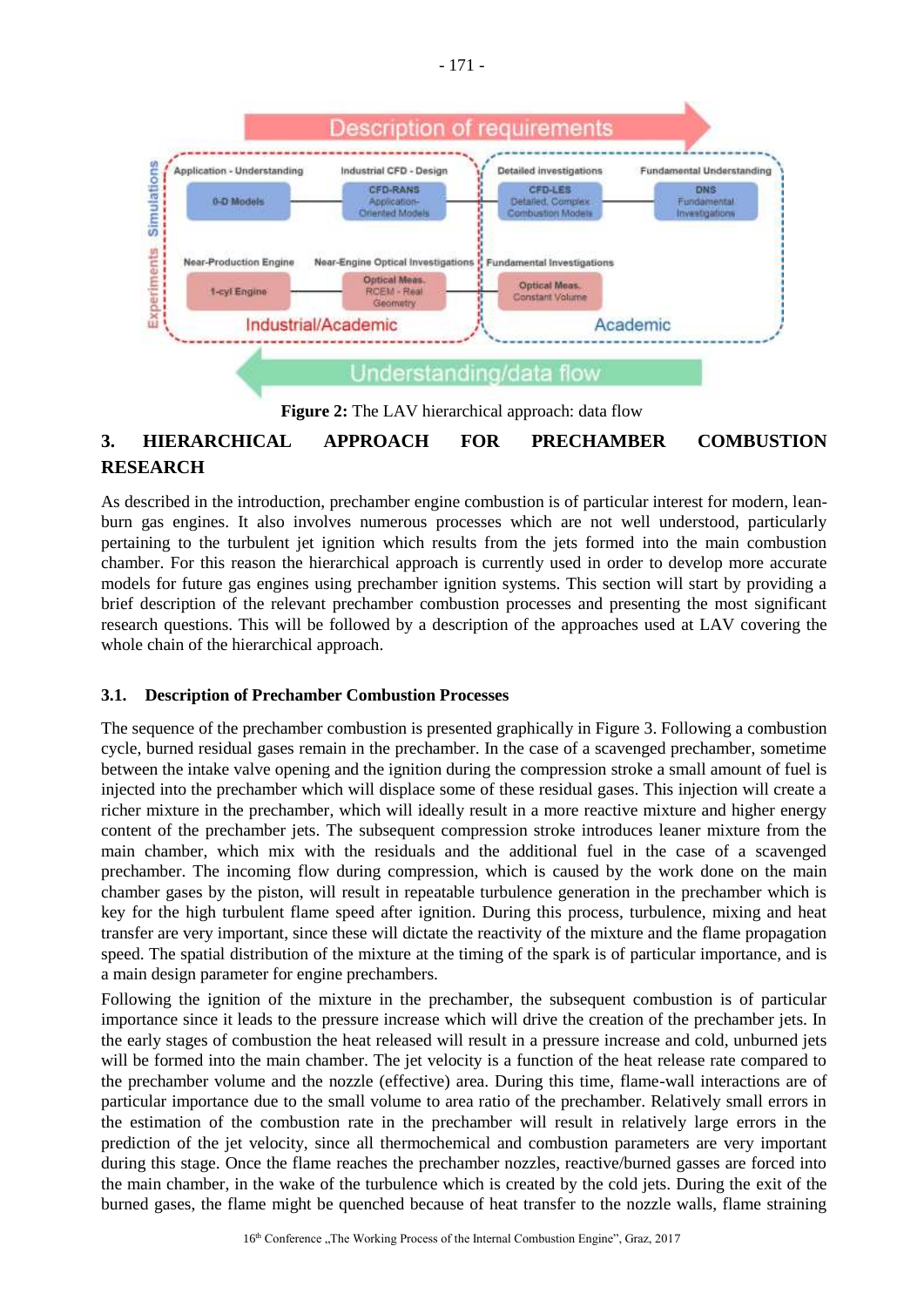upon exit and mixing with the cold unburned mixture. Ultimately, the hot burned/reactive gases will ignite the main chamber mixture, leading to a turbulent flame propagation which consumes all the main chamber charge.



**Figure 3:** Prechamber combustion processes

<span id="page-5-0"></span>Even though the processes leading to the jet creation and subsequent combustion have been studied extensively, there are numerous issues which are still not well understood. In particular, the main points are:

- Turbulence generation and dissipation in the PC before ignition, and its effects on cyclic variation of combustion
- Air-fuel mixing (scavenged prechamber) or mixture-residuals mixing (unscavenged prechamber), the resulting fuel spatial distribution and the effects on cyclic variation of combustion
- Wall heat transfer during the abovementioned processes, and the resulting thermodynamic conditions and temperature distribution of the prechamber mixture
- Ignition and flame propagation in the prechamber, and in particular flame-wall interactions
- Turbulent jet ignition of the main chamber charge, and in particular the nature of the jet ignition/flame propagation depending on the jet and mixture characteristics, under engine conditions

The abovementioned points are studied using the experimental and simulation tools at LAV.

# **3.2. Single Cylinder Engine Experiments and 0-D/1-D Simulations**

A single-cylinder, heavy-duty lean burn gas engine is installed in the engine test laboratory at ETH Zurich. The engine was provided by Liebherr Machines Bulle (LMB) as part of a project co-funded by the Swiss Commission for Technology and Innovation (CTI-KTI) and Liebherr Machines Bulle SA (project No. 17565.1 PFEN-IW).

The test facility is equipped with intake and exhaust conditioning systems (intake temperature and pressure control, exhaust pressure control), in-cylinder and prechamber pressure measurement and exhaust gas analyzers. Fuels of different compositions can be tested at the facility, and a process chromatograph (Siemens MicroSAM Process Gas Chromatograph) which allows the measurement of the detailed gas composition in the fuel line. The 1-cyl engine specifications in its initial configuration are presented in [Table 1.](#page-6-0) The engine configuration can be changed using different liners and piston/connecting rod, to change the engine bore and stroke. A view of the test facility is shown in [Figure](#page-6-1)  [4.](#page-6-1)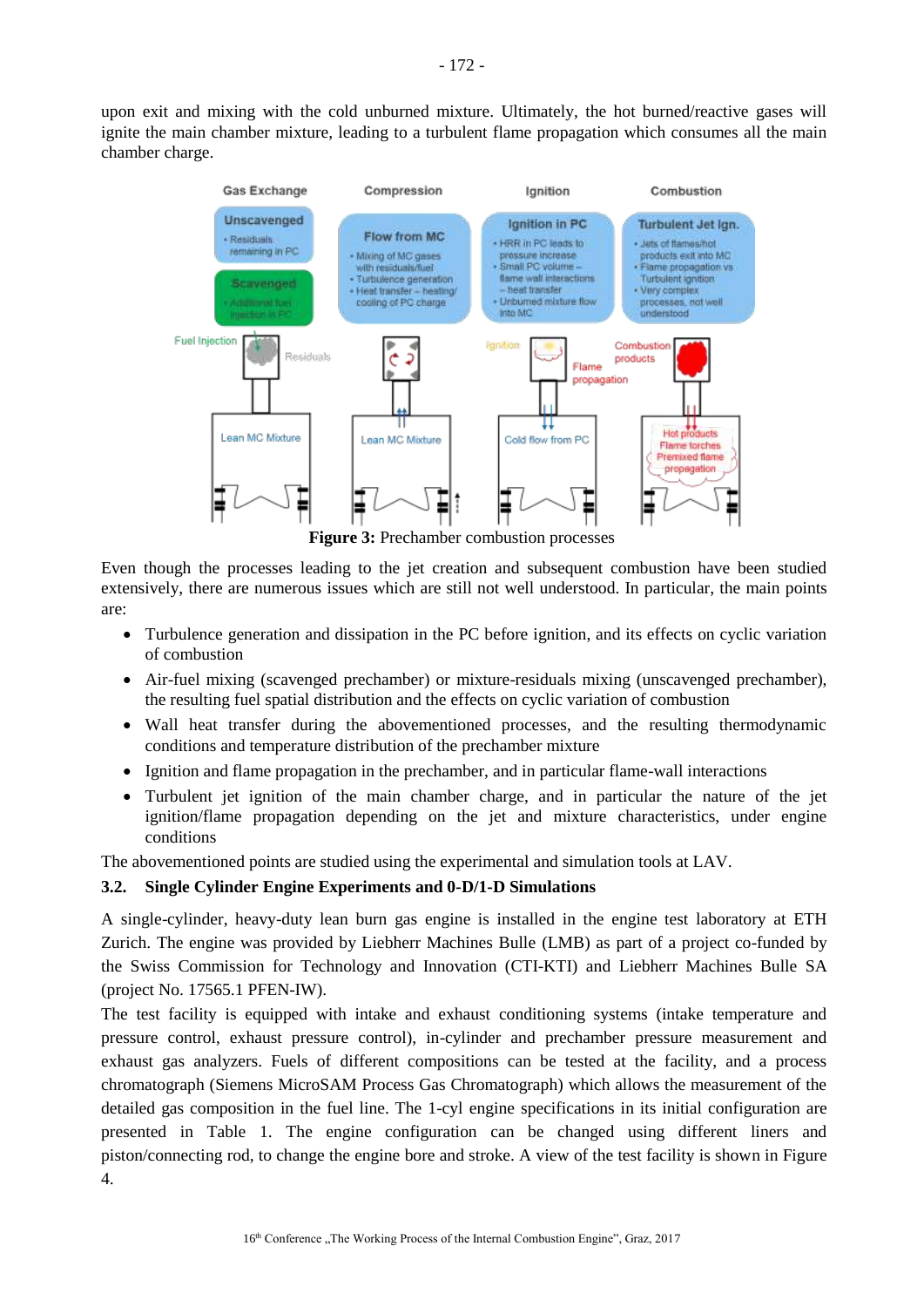<span id="page-6-0"></span>**Table 1:** Single cylinder LMB engine specifications

| Displacement Volume | $1.99$ L/Cyl                         |
|---------------------|--------------------------------------|
| No. of Cylinders    |                                      |
| Stroke              | $150 \text{ mm}$                     |
| Bore                | $130 \text{ mm}$                     |
| Number of Valves    | 4                                    |
| <b>Rated Speed</b>  | 1500 rpm (50Hz) /<br>1800 rpm (60Hz) |



**Figure 4:** View of the LMB single cylinder engine test facility

<span id="page-6-1"></span>The single-cylinder engine is used in order to identify the effects of different prechamber designs on combustion, engine performance and exhaust emissions (particularly  $NO<sub>x</sub>$  and UHC). In combination with the 0-D models, it is possible to identify the operating conditions and output relevant quantities, including estimations of the local conditions in the prechamber as they change with changes in operating and design parameters, which help with the understanding of the observed performance and emissions trends. The pressure measurements in the pre- and main chambers are used for the calculation of the heat release rates in the respective chambers, which can provide insights into the effects of different operating and design parameters on combustion. The measurements and 0-D models are also used to provide the boundary conditions for the CFD-RANS investigations. Finally, the engine measurements provide the ideal platform for studies on cyclic variations and other statistical processes (e.g. knocking) which are important for engine design and control.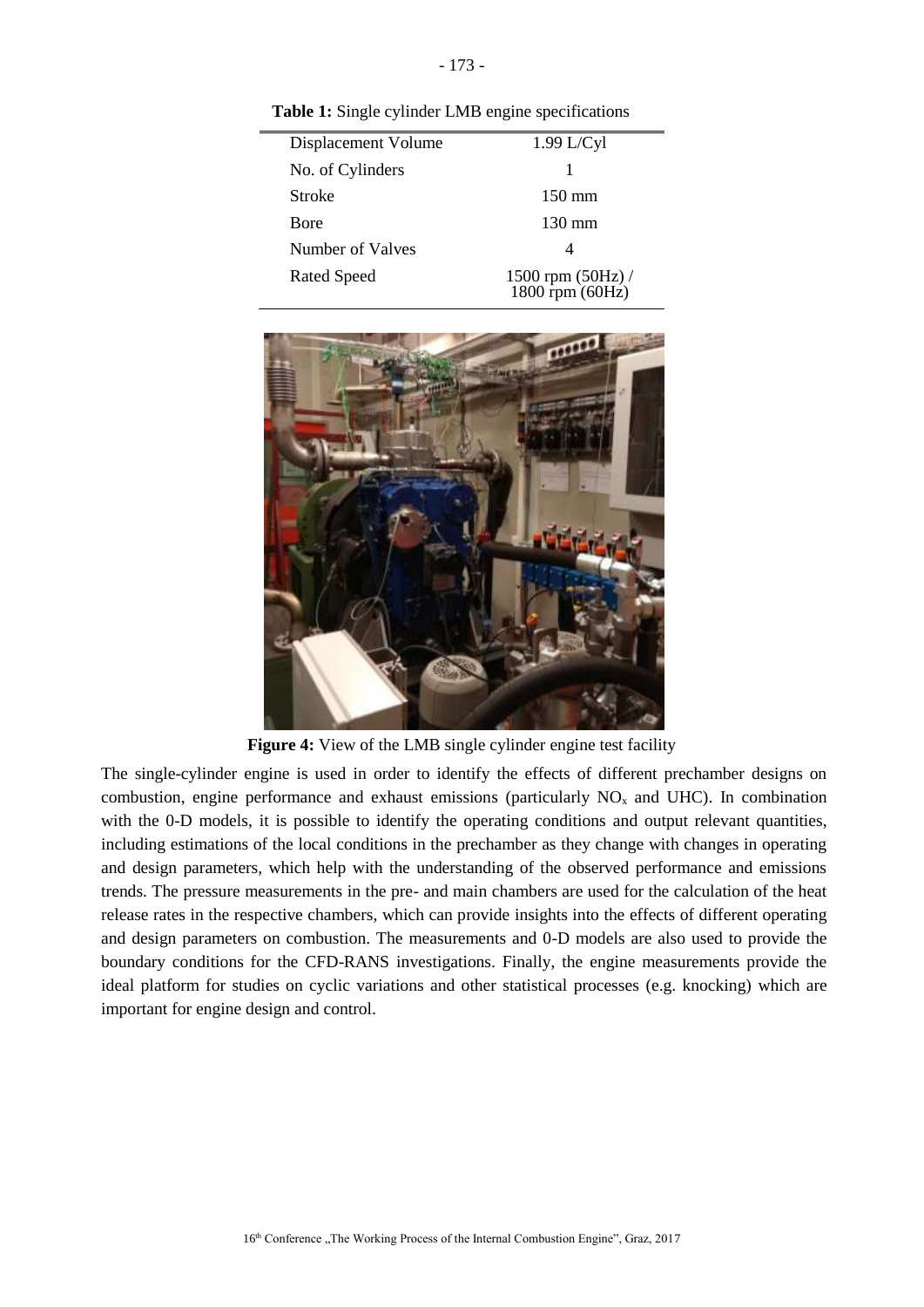Optical diagnostics in the LAV Rapid Compression Expansion Machine are used to study the effects of different realistic prechamber geometries and mixture thermochemical conditions on the main chamber combustion. The RCEM allows optical access into the main chamber through multiple windows, where the OH\* chemiluminescence and Schlieren imaging techniques are used.

A schematic of the RCEM can be found in [Figure 5.](#page-7-0) The main optical access is parallel to the piston motion through the quartz piston insert and allows a view of a 52mm diameter window out of the 84mm cylinder bore. An additional optical access from the cylinder liner around the cylinder head surface allows Schlieren imaging of the exiting jets in parallel with the OH\* Chemiluminescence, which enables the distinction between the cold jet exit and the exit of the hot combustion products and subsequent ignition of the main chamber charge. A exemplary sequence of OH\* chemiluminescence images from the piston access during combustion using a scavenged prechamber can be seen in [Figure 6](#page-7-1) (taken from [\[43\]](#page-16-3)).



**Figure 5:** Schematic of the Rapid Compression Expansion Machine [\[43\]](#page-16-3)

<span id="page-7-0"></span>

**Figure 6:** Sequence of OH\* chemiluminescence images at different moments after the ignition signal for a scavenged prechamber, showing the flame- / radicals- jets exiting from the prechamber nozzles and the combustion inside the main chamber. The scale of the OH\* signal is given on the top-left of the figure, showing increasing intensity from left to right [\[43\]](#page-16-3).

<span id="page-7-1"></span>The advantage of the optical data in comparison with the pressure-only data available from a metal engine is the additional validation opportunities for model development. The optical data in the main chamber allows the direct comparison of the optical images with the results from 3-D CFD, as is shown in [Figure](#page-8-0)  [7.](#page-8-0) The two images show the prechamber reactive jets from the experiment (OH\* Chemiluminescence)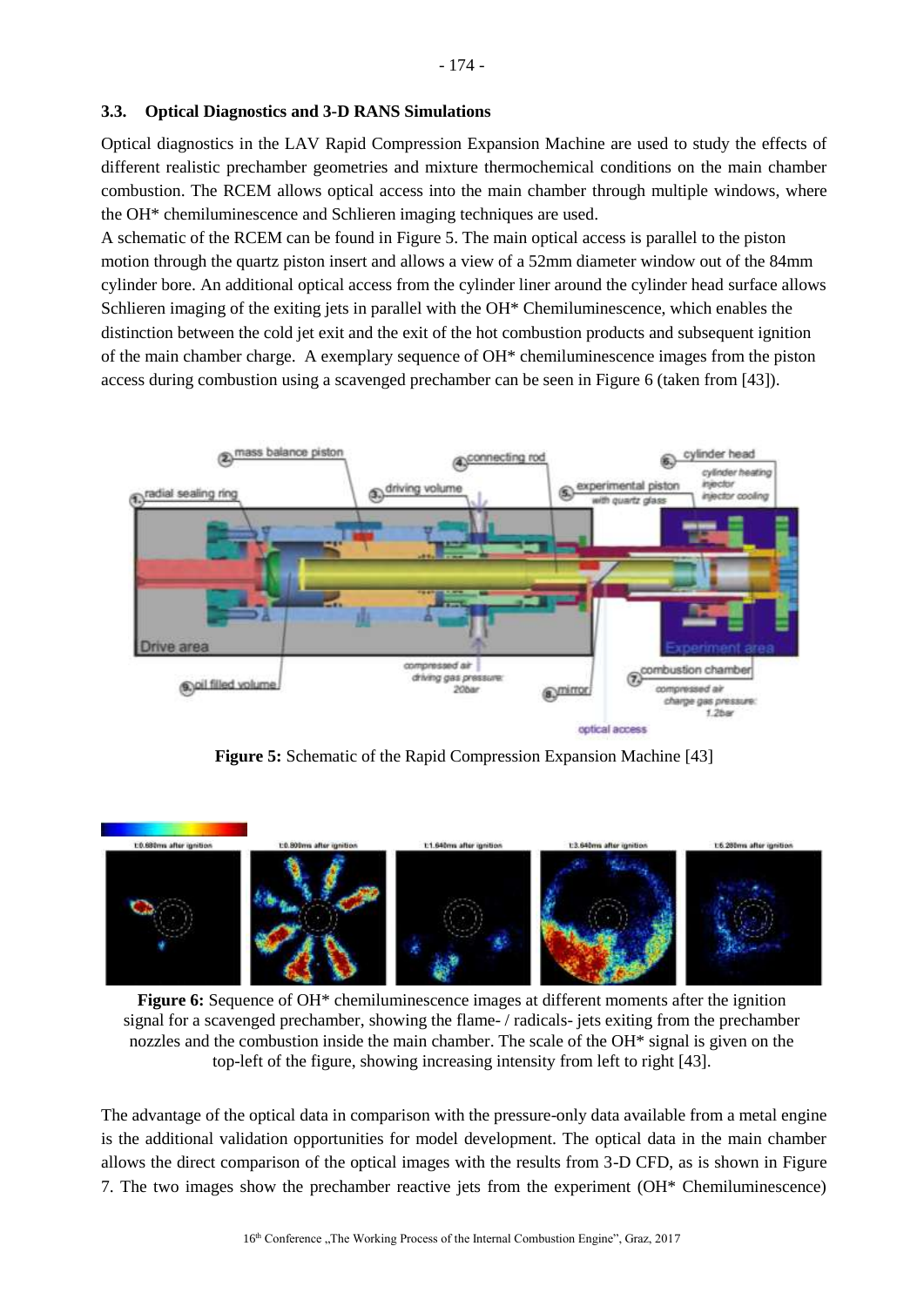and the simulation (integrated reaction rate in the line of sight, equivalent to the OH\* concentration) exiting and propagating into the main chamber, at similar points in time. In addition, a comparison of characteristic data such as jet exit timing, jet penetration velocity and cyclic variations can be used to validate the simulations and provide additional understanding of the phenomena observed in the engine, under similar conditions.



<span id="page-8-0"></span>**Figure 7:** Comparison of the measured OH<sup>\*</sup> chemiluminescence signal with the simulated integrated reaction rate in the line of sight (G. Xu)

### **3.4. Questions Arising from Near-Application Experiments and Simulations**

Despite the significant information which can be drawn from the combination of engine and near-engine optical experiments and simulations, there still exist limitations in the approaches as has been highlighted in section [2.](#page-2-1) The uncertainties for the particular application of prechamber combustion can be grouped in two overarching areas, which are described in the points below:

- Major uncertainties from the optical investigations and the corresponding RANS simulations:
	- $\circ$  What are the local thermochemical conditions in the prechamber at spark timing, and how are these influenced by the turbulence and heat transfer models used? Are the models used accurate and how does their accuracy vary depending on the conditions?
	- $\circ$  How will the uncertainties and cyclic variations in turbulence/mixture affect the resulting combustion in the prechamber and the main chamber?
- Major uncertainties in combustion modeling:
	- $\circ$  How valid is the level-set flame front tracking model for turbulent jet ignition? Under which conditions does it underperform/fail?
	- o What is the composition of the gases exiting the prechamber and how does this composition affect main chamber combustion?
	- o How much does flame quenching due to wall heat transfer in the nozzle/flame stretch/turbulent mixing play a role in the combustion regime?

The abovementioned uncertainties are attempted to be resolved in LAV using a purpose-built generic testrig and more detailed simulations under simplified conditions in order to isolate and quantify some of the phenomena involved.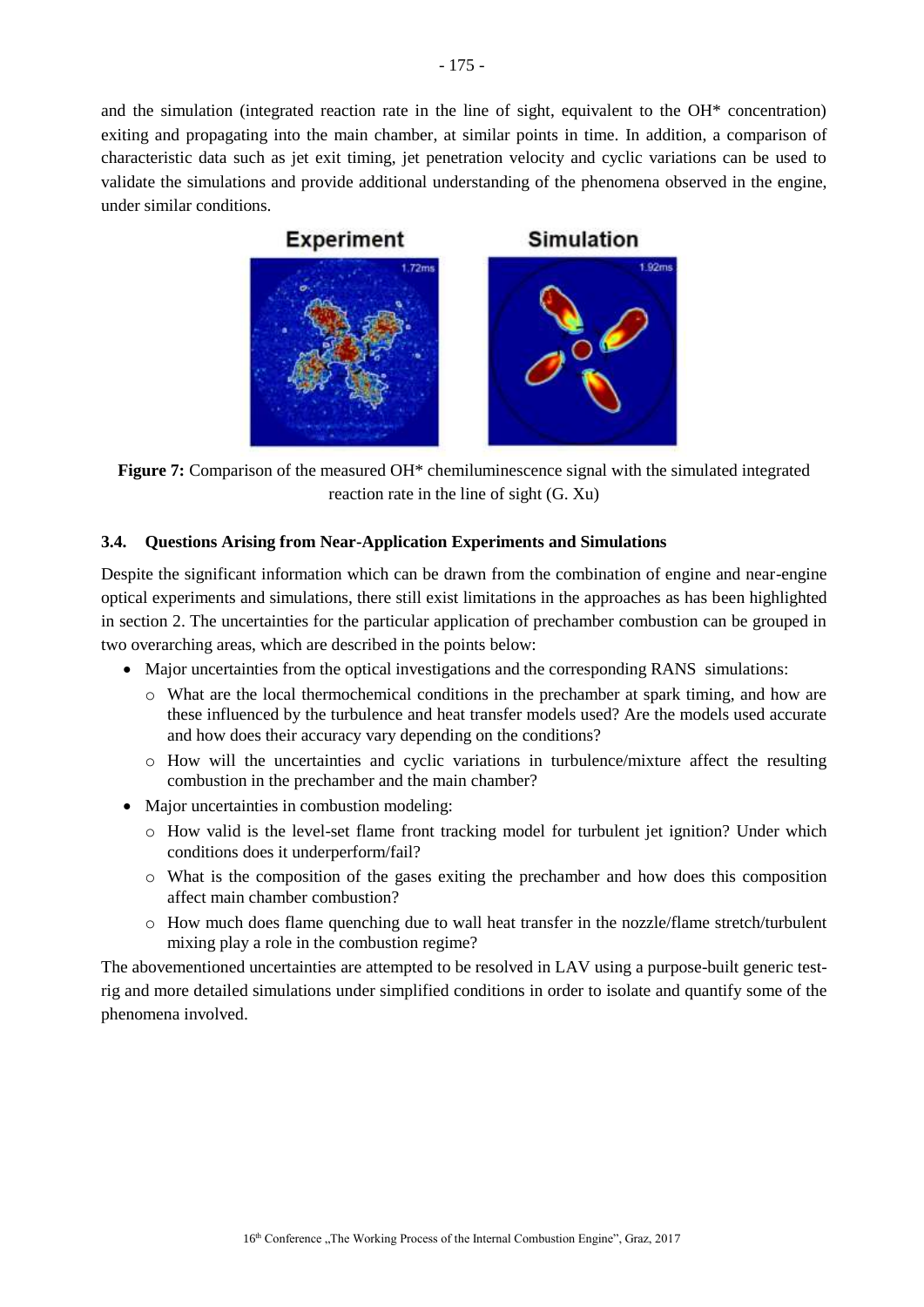In order to gain more insight into the in-prechamber processes and the resulting main chamber turbulent jet ignition, a purpose-built test rig will be used. This is constructed around an optically-accessible prechamber (OPC, shown in [Figure 8\)](#page-9-0), which has additional accesses for pressure measurement and fuel/mixture injection. The prechamber is designed so that it can be mounted onto a heated constant volume high pressure and temperature combustion chamber, as well as on the RCEM. The former will allow the study of prechamber and main chamber combustion under various pressures, temperatures and prechamber/main chamber mixtures, while under quiescent, well-controlled conditions. The variability in pressure is of particular importance, since the flame thickness and the ratio of flame thickness to nozzle diameter is important for flame quenching considerations. The nozzle which connects the prechamber with the main chamber has been designed to be interchangeable, allowing diameters up to 4 mm. The prechamber has four optical accesses, two of which are into the whole prechamber volume, to allow passive and active optical diagnostics using a laser sheet. Investigations in the RCEM will allow the study of the effects of the piston motion on the mixture distribution and turbulence generation in the prechamber.



<span id="page-9-0"></span>**Figure 8:** View of the generic optically accessible prechamber, with additional gas injection and variable nozzle geometry (left). OPC placement in the constant volume chamber, showing the main chamber optical access and the removable main chamber wall (right).

The variability of operating conditions which the optical prechamber allows is expected to provide, despite the simplicity and generic shape, significant insights into different turbulent jet ignition regimes. Nevertheless, careful considerations concerning the combination of the design and thermochemical settings to resemble engine operating conditions must be made.

#### **3.6. Large Eddy Simulations**

LES is used in order to provide more understanding into fuel-air mixing effects, as well as to provide insights into different combustion regimes through more detailed combustion modeling. For the mixture distribution, multiple LES realizations with slight, random perturbation of the boundary conditions can be used to study the effects of such perturbations on cyclic variations. [Figure 9](#page-10-0) portrays the fuel mass fraction distribution at spark timing for 20 single LES realizations in a scavenged prechamber with an imposed slight perturbation in the fuel injection rate, demonstrating the variability of the flow structures between runs. The contour of the spark plug is shown in the top-right of each figure, and one of the nozzles which connect to the main chamber can be seen in the bottom. Note that the same colour scale has been applied for every sub-figure. Investigations such as this one can be used to asses the observed cyclic variability of the combustion, which might be caused by such variations in mixture composition at spark timing. The data can also be used for validation of RANS simulations for the same imposed boundary conditions.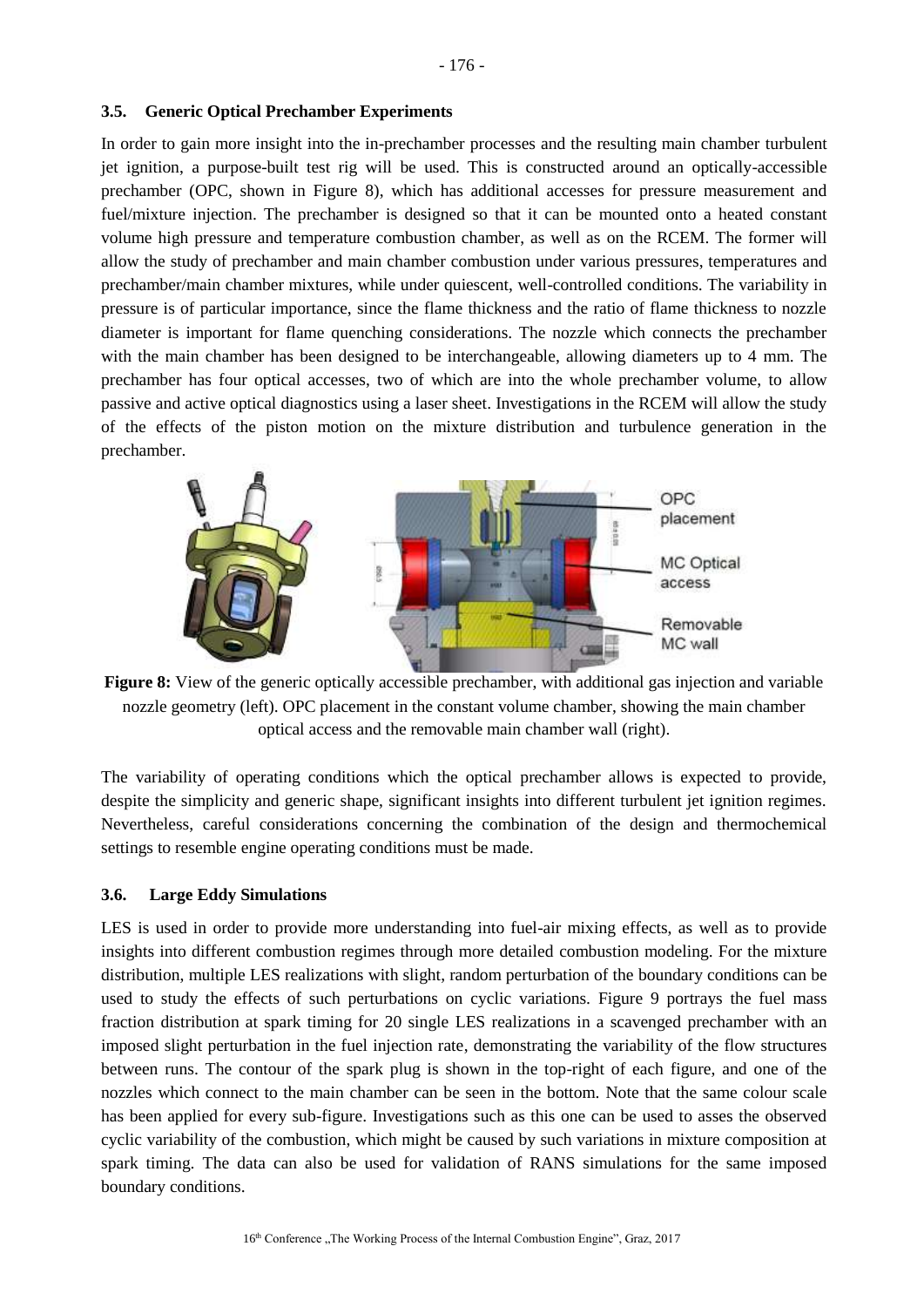

<span id="page-10-0"></span>**Figure 9:** 20 single LES realizations depicting the fuel distribution at spark timing for a scavenged prechamber using a slight perturbation of the injection (M. Bolla)

In addition to cold-flow calculations, LES simulations coupled to detailed combustion models can be used to study combustion phenomena. [Figure 10](#page-10-1) shows the temperature distribution for the main chamber ignition through a turbulent jet resulting from the generic prechamber geometry with two different prechamber compositions and the same main chamber composition. From the figure it is apparent that, as expected, the exit of the burned gases is significantly delayed for the less reactive prechamber case (right). In addition, in the less reactive case the ignition takes place near the tip of the jet near the imposed main chamber wall. This effect is expected to be a combination of ignition and flame propagation and this transition is poorly understood in the literature. On the other hand, the jet of the more reactive case ignites the main chamber earlier before impinging the lower wall and ignition takes place more volumetrically.



<span id="page-10-1"></span>**Figure 10:** Prechamber jet ignition in the optically accessible prechamber geometry for two different prechamber mixtures and a constant main chamber mixture (M. Bolla)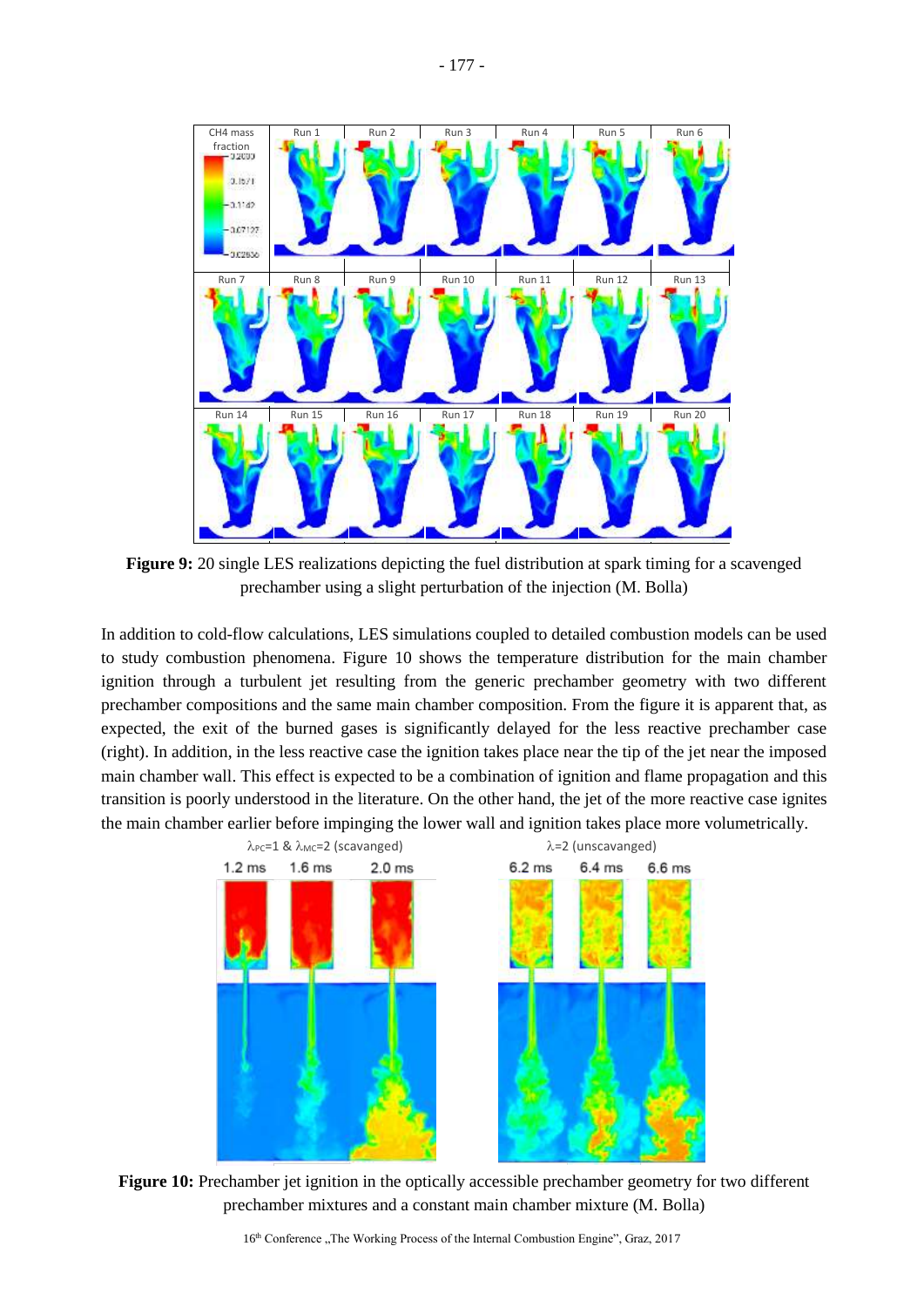In cases like the ones presented above, the value of the LES and detailed combustion modeling to accompany and extend the RANS approach with very simplified combustion models is clear. Nevertheless, there still exist uncertainties in the phenomenology of the combustion as well as the validity of the sub-grid turbulence and combustion modeling, in particular for multi-mode combustion. These can be addressed through well-designed pointed DNS numerical experiments, which are described in the following section.

#### **3.7. Direct Numerical Simulations of Prechamber Combustion**

Due to the significant limitations of DNS arising from the high computational cost, the calculations are limited in terms of non-dimensional number ranges which are practically possible. This in principle allows two different, complementary directions for the calculations.

On the one hand, laboratory-scale DNS can be used synergistically with targeted experiments to provide more spatial resolved quantities and insights into the phenomenology of prechamber combustion without the use of models. For this purpose the calculations are generally limited to low pressures, since the size of the computational domain and the required resolution of the flame for the validity of the combustion simulation required large flame thicknesses to make the calculations practically possible. The DNS code Nek5000 uses a scalable, open source, spectral element incompressible flow solver with the LAV plugin, implementing a low-Mach number reactive flow solver and high-order splitting for thermochemistry and flow equations.

Preliminary 2-D simulations using the Nek5000 code have shown already interesting results for the phenomenology of prechamber jet ignition in the optically-accessible prechamber volume. A parametric study consisting of ten different conditions (see Figures 11 and 12) has been carried out, where the following quantities have been varied: orifice diameter  $(d<sub>i</sub>)$ , unburned temperature  $(T<sub>u</sub>)$ , equivalence ratio in the main chamber ( $\phi_{MC}$ ), shape of orifice corners (sharp or smooth), initial velocity field (laminar and turbulent initial conditions). A detailed description of the conditions illustrated in the figures is provided in the respective captures. The figures illustrate the temperature distribution for the ten different test cases at selected times. The particular simulations revealed that the nozzle geometry is very important for the jet velocity and the turbulence and vorticity generation in the main chamber, while the main chamber ignition depends very much on the flow structure in the jet.

Further 2-D and eventually 3-D investigations will be performed in the near future for comparison with the optical prechamber experiments under the same boundary conditions. In addition to the lab-scale experiment, targeted higher-pressure DNS will be used for pointed 3-D CFD combustion model development and validation. The required flow and flame resolution as well as the respective importance of the main governing processes (e.g. mixing and chemical time and length scales), in addition to the limitation in Reynolds number and resulting separation of scales are of particular importance for these types of calculations so that they can be used for combustion model development. It is important to note that for an effective model validation the combustion model needs to be challenged by resolved DNS data. For example, this naturally leads to the requirement for higher simulation initial pressures in order to approach the flame thickness vs nozzle diameter ratios of realistic engine conditions. The detailed information which can be made available from such direct numerical simulations is instrumental for further model development.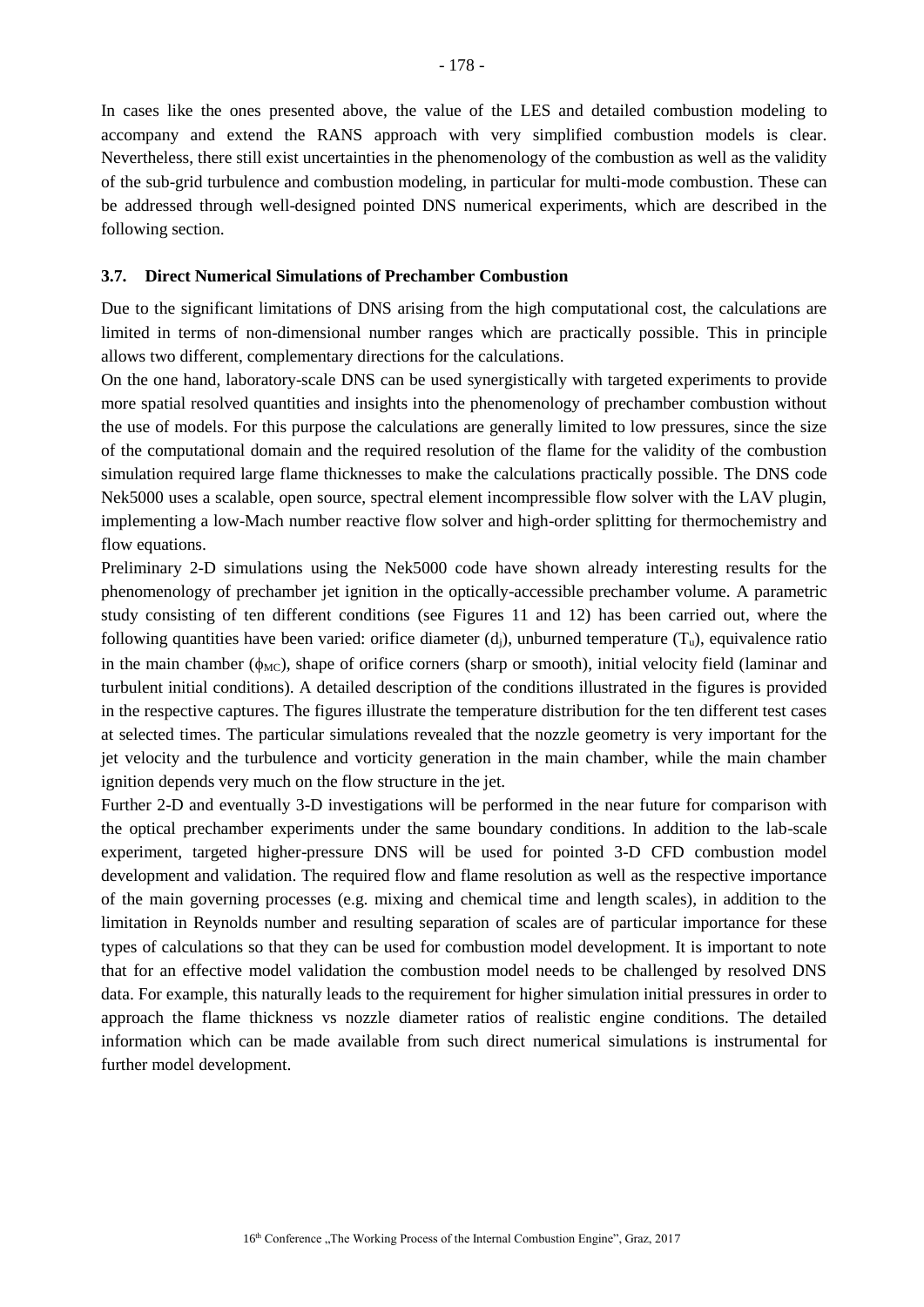

**Figure 11:** Narrow nozzle  $(d_i=1.5 \text{ mm})$ : effect of unburned mixture temperature  $T_u$  (same in both chamber), equivalence ratio in the main chamber phi<sub>MC</sub>, nozzle geometry (sharp vs. smooth corners) and turbulence (u'<sub>PC</sub>=1.5S\_L, l<sub>I</sub>=0.5 $\delta$ <sub>f</sub>, u'<sub>MC</sub>=3S<sub>L</sub>, l<sub>I</sub>=4 $\delta$ <sub>f</sub>) on the temperature distribution. The mixture in the prechamber is stoichiometric. (images at A1 and B1: t=4.9 ms, C1 and D1: 4.1)

ms, E1 and F1: 2.6 ms times after spark with corresponding  $T_{\text{max}}$ : 2280 K, 2220 K, 2520 K). Ignition by distributed hot kernels was observed in cases B1, D1, E1 and F1 and slow consumption

in the main chamber in cases A1, E1. Dimensions scaled by the corresponding laminar flame thickness of the stoichiometric mixture at  $p=1$  atm and  $T_u=300$  or 800 K (0.41 and 0.03 cm) (C. E. Frouzakis, S. Benekos).



**Figure 12:** Wide nozzle  $(d_i=1.5 \text{ mm})$ : equivalence ratio in the main chamber phi<sub>MC</sub>, and spark location Hsp at 2.7 and 12.5 mm from the top. The mixture in the prechamber is stoichiometric. Torch ignition in all cases with faster flame propagation in the  $ph_{MC}=1$  case (all images at t=2.1 ms after spark) (C. E. Frouzakis, S. Benekos).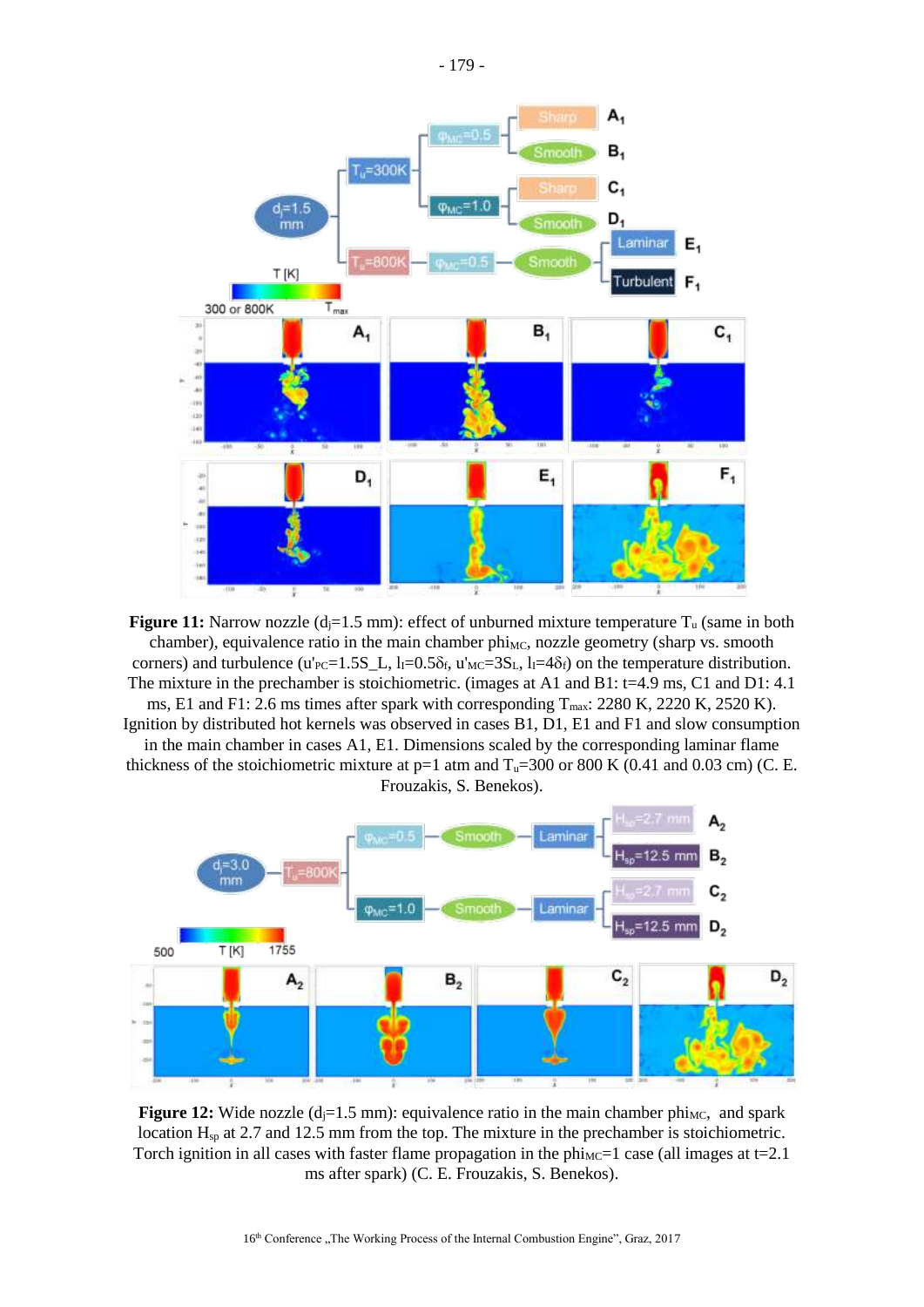#### **3.8. General Considerations**

As a first overall consideration, it is useful to provide some general orders of magnitude for the computational cost for the different CFD calculations. For similar (but not identical) geometries and operating conditions, the RANS calculation requires around 72 CPU hours per ms of simulated time, which is tractable for current industrial design optimization purposes. For a similar calculation, the computational cost of the LES would be 6'700 CPU hours per ms, around 2 orders of magnitude more expensive, and marginally outside what is currently used for industrial CFD (although expected to be manageable in the near future). Finally, the DNS requirements would be 57'000 and 1.7e6 CPU hours per ms for 2-D and 3-D calculations respectively. This is 3 and 5 orders of magnitude more than the RANS calculations, which makes such calculations prohibitive for industry, without even considering the additional cost and effort for data storage and analysis.

Finally to close the cycle of knowledge transfer from application to fundamentals and back to the application, one should consider the necessity for the transfer of the understanding back to the application. This is mainly done through the novel model development which can be used for future engine design and optimization. Novel combustion models in particular should be computationally efficient while accurately describing the relevant processes. In addition, the phenomenological understanding which arises from the detailed calculations and the optical investigations can aid in the development of simplified 0-D models, which can be used for engine thermodynamic and layout design, as well as real-time control purposes, in particular under changing operating conditions and with different fuels.

# **4. CONCLUSIONS**

This paper presents the Hierarchical Approach followed at LAV for research in combustion systems, and a particular application on prechamber ignition systems for lean-burn gas engines. The hierarchical approach aims to provide phenomenological understanding of combustion processes and high-fidelity data for combustion model development through a combination of computational and experimental tools of different accuracy, complexity and scale. The hierarchical approach starts from the application with near-application engine experiments and 0-D calculations which provide the boundary conditions for the more detailed investigations. The next level includes 3-D CFD and optical diagnostics in engine-like optically accessible rigs, which provide spatial resolution but still offer limitations due to modeling uncertainties and limited optical access and measurement capabilities. At the end of the hierarchical approach lie the fundamental investigations using LES coupled to advanced combustion models, optical investigations in highly accessible generic test-rigs and direct numerical simulations. These offer the fundamental understanding of underlying processes, providing the information which is necessary for model development and validation.

For the prechamber combustion in particular, we use a combination of a single-cylinder research engine, an optically accessible rapid compression machine and a purpose-built optically accessible constant volume chamber and prechamber for the experimental investigations into prechamber combustion. On the simulation side, the tools include 0D models for turbulence generation/dissipation, heat transfer and combustion, 3-D RANS calculations with level-set combustion models for industrial CFD and design optimization, LES calculations with detailed combustion models for further understanding of mixing and combustion phenomena and 2-D/3-D DNS calculations for fundamental investigations into the phenomenology and provision of unprecedented high-fidelity data for model development.

Overall, the hierarchical approach offers a great opportunity for the advancement of combustion research, taking into account the limitations and advantages of each individual tool which is available in an academic combustion research environment.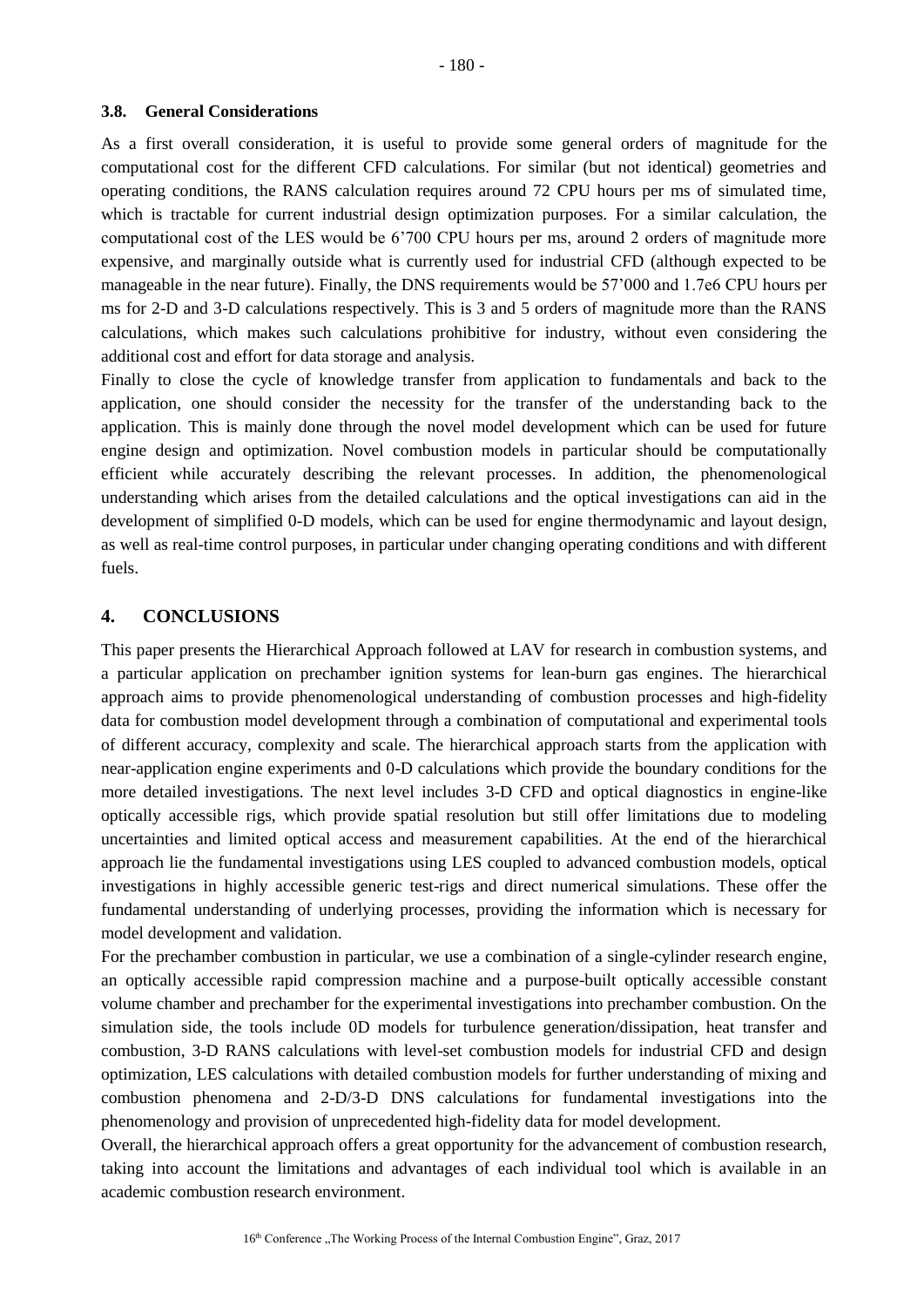# **ACKNOWLEDGEMENTS**

The authors would like to gratefully acknowledge the financial contribution of the Liebherr Machines Bulle SA and the Swiss Commission for Technology and Innovation (CTI-KTI) project number 17565.1 PFEN-IW, the EU H2020 Gas-Only Internal Combustion Engines (GasOn) project number 652816 and all project partners (in particular Volkswagen AG, Ricardo Plc., IDSC-ETH Zurich and Empa) and the Swiss Federal Office of Energy (BfE) contract number Sl/501301-01 / 8100075. Funding provided to ETH by the Swiss Competence Center for Energy Research - Efficient Technologies and Systems for Mobility (SCCER Mobility) is gratefully acknowledged.

# **REFERENCES**

- <span id="page-14-0"></span>1. Grotz M, Birgel A, Böwing R, Trapp C. Further development of GE's Jenbacher gas engines with prechamber combustion concept. 15th Conference The Working Process of the Internal Combustion Engine". Graz2015.
- 2. Wülfert K, Schlatter S, Wachtmeister G, Boulouchos K. Lean Burn Concept for a Miller-Atkinson Gas Engine. MTZ Industrial: Springer Fachmedien Wiesbaden 2013. p. 56-63.
- <span id="page-14-11"></span>3. Schlatter S, Schneider B, Wright YM, Boulouchos K. Comparative Study of Ignition Systems for Lean Burn Gas Engines in an Optically Accessible Rapid Compression Expansion Machine. SAE International, 2013, 2013-24-0112, 10.4271/2013-24-0112
- <span id="page-14-1"></span>4. Toulson E, Schock HJ, Attard WP. A Review of Pre-Chamber Initiated Jet Ignition Combustion Systems. SAE International, 2010, 2010-01-2263, 10.4271/2010-01-2263
- <span id="page-14-3"></span>5. Attard WP, Fraser N, Parsons P, Toulson E. A Turbulent Jet Ignition Pre-Chamber Combustion System for Large Fuel Economy Improvements in a Modern Vehicle Powertrain. SAE Int J Engines. 2010;3:20-37. 10.4271/2010-01-1457
- <span id="page-14-4"></span>6. Toulson E, Watson HC, Attard WP. Gas Assisted Jet Ignition of Ultra-Lean LPG in a Spark Ignition Engine. SAE International, 2009, 2009-01-0506, 10.4271/2009-01-0506
- 7. Heinz CE. Untersuchung eines Vorkammerzundkonzepts fur Grossgasmotoren in einer Hochdruckzelle mit repetierender Verbrennung: Technischen Universitat Munchen; 2011.
- <span id="page-14-2"></span>8. Dale JD, Checkel MD, Smy PR. Application of high energy ignition systems to engines. Prog Energy Combust Sci. 1997;23:379-98. [http://dx.doi.org/10.1016/S0360-1285\(97\)00011-7](http://dx.doi.org/10.1016/S0360-1285(97)00011-7)
- 9. Morsy MH. Review and recent developments of laser ignition for internal combustion engines applications. Renewable and Sustainable Energy Reviews. 2012;16:4849-75. <http://dx.doi.org/10.1016/j.rser.2012.04.038>
- 10. Shah A, Tunestal P, Johansson B. Investigation of Performance and Emission Characteristics of a Heavy Duty Natural Gas Engine Operated with Pre-Chamber Spark Plug and Dilution with Excess Air and EGR. SAE Int J Engines. 2012;5:1790-801. 10.4271/2012-01-1980
- 11. Hiltner J, Loetz A, Fiveland S. Unburned Hydrocarbon Emissions from Lean Burn Natural Gas Engines – Sources and Solutions. CIMAC Congress 2016. Helsinki2016.
- <span id="page-14-5"></span>12. Attard WP, Parsons P. A Normally Aspirated Spark Initiated Combustion System Capable of High Load, High Efficiency and Near Zero NOx Emissions in a Modern Vehicle Powertrain. SAE Int J Engines. 2010;3:269-87. 10.4271/2010-01-2196
- <span id="page-14-6"></span>13. Gussak LA, Karpov VP, Tikhonov YV. The Application of Lag-Process in Prechamber Engines. SAE International, 1979, 790692, 10.4271/790692
- <span id="page-14-7"></span>14. Gussak LA, Turkish MC, Siegla DC. High Chemical Activity of Incomplete Combustion Products and a Method of Prechamber Torch Ignition for Avalanche Activation of Combustion in Internal Combustion Engines. SAE International, 1975, 750890, 10.4271/750890
- <span id="page-14-8"></span>15. Yamaguchi S, Ohiwa N, Hasegawa T. Ignition and burning process in a divided chamber bomb. Combustion and Flame. 1985;59:177-87. [http://dx.doi.org/10.1016/0010-](http://dx.doi.org/10.1016/0010-2180(85)90023-9) [2180\(85\)90023-9](http://dx.doi.org/10.1016/0010-2180(85)90023-9)
- <span id="page-14-9"></span>16. Biswas S, Tanvir S, Wang H, Qiao L. On ignition mechanisms of premixed CH4/air and H2/air using a hot turbulent jet generated by pre-chamber combustion. Applied Thermal Engineering. 2016;106:925-37.<http://dx.doi.org/10.1016/j.applthermaleng.2016.06.070>
- <span id="page-14-10"></span>17. Gentz G, Thelen B, Litke P, Hoke J, et al. Combustion Visualization, Performance, and CFD Modeling of a Pre-Chamber Turbulent Jet Ignition System in a Rapid Compression Machine. 2015. 10.4271/2015-01-0779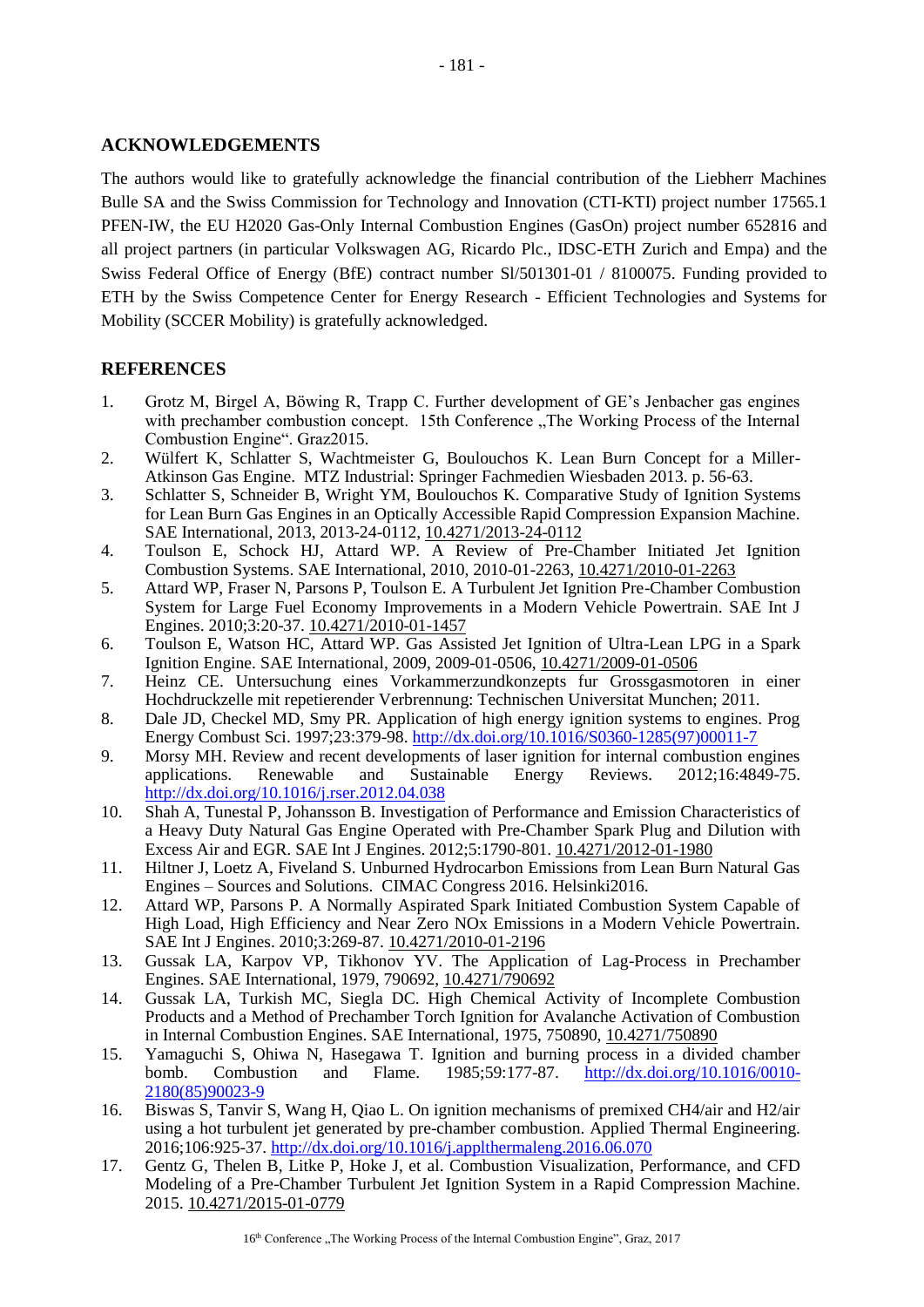- <span id="page-15-0"></span>18. Winter H, Kogler G, Schnessl E, Wimmer A, et al. Investigations on Combustion and Heat Transfer in a Large Gaseous Fuelled Engine. SAE International, 2003, 2003-01-0562, 10.4271/2003-01-0562
- 19. Attard WP, Toulson E, Huisjen A, Chen X, et al. Spark Ignition and Pre-Chamber Turbulent Jet Ignition Combustion Visualization. SAE International, 2012, 2012-01-0823, 10.4271/2012-01- 0823
- 20. Toulson E, Huisjen A, Chen X, Squibb C, et al. Visualization of Propane and Natural Gas Spark Ignition and Turbulent Jet Ignition Combustion. 2012. 10.4271/2012-32-0002
- <span id="page-15-1"></span>21. Wellander R, Rosell J, Richter M, Alden M, et al. Study of the Early Flame Development in a Spark-Ignited Lean Burn Four-Stroke Large Bore Gas Engine by Fuel Tracer PLIF. 2014. 10.4271/2014-01-1330
- 22. Roethlisberger RP, Favrat D. Investigation of the prechamber geometrical configuration of a natural gas spark ignition engine for cogeneration: part I. Numerical simulation. International Journal of Thermal Sciences. 2003;42:223-37. [http://dx.doi.org/10.1016/S1290-](http://dx.doi.org/10.1016/S1290-0729(02)00023-6) [0729\(02\)00023-6](http://dx.doi.org/10.1016/S1290-0729(02)00023-6)
- 23. Geiger J, Heuser P, Lauer S, Hüchtebrock B, et al. Combustion System Development for a Large Bore Gas Engine – Efficient Combination of Simulation and Experiment. CIMAC Congress 2016. Helsinki2016.
- 24. Jamrozik A, Tutak W, Kociszewski A, Sosnowski M. Numerical simulation of two-stage combustion in SI engine with prechamber. Applied Mathematical Modelling. 2013;37:2961-82. <http://dx.doi.org/10.1016/j.apm.2012.07.040>
- <span id="page-15-2"></span>25. Kyrtatos P, Obrecht P, Hoyer K, Boulouchos K. Predictive Simulation and Experimental Validation of Phenomenological Combustion and Pollutant Models for Medium-Speed Common Rail Diesel Engines at Varying Inlet Conditions. CIMAC Congress 2010. 2010:Paper No. 143.
- <span id="page-15-3"></span>26. Barro C, Obrecht P, Boulouchos K. Development and validation of a virtual soot sensor: Part 2: Transient engine operation. International Journal of Engine Research. 2015;16:127-36. 10.1177/1468087414533786
- 27. Barro C, Elbert P, Amstutz A, Onder C, et al. Emissionsoptimierter Dieselmotor. Abschlussbericht zum Vorhaben Nr 1140. 2015.
- 28. Barro C, Obrecht P, Boulouchos K. Development and validation of a virtual soot sensor: Part 1: steady-state engine operation. International Journal of Engine Research. 2014;15:719-30. 10.1177/1468087413512309
- 29. Barro C, Tschanz F, Obrecht P, Boulouchos K. Rußgeregelter Dieselmotor. FVV-Abschlussbericht zum Vorhaben Nr 986. 2012.
- <span id="page-15-4"></span>30. Xu G, Hanauer C, Wright YM, Boulouchos K. CFD-Simulation of Ignition and Combustion in Lean Burn Gas Engines. SAE International, 2016, 2016-01-0800, 10.4271/2016-01-0800
- <span id="page-15-5"></span>31. Xu G, Wright YM, Schiliro M, Boulouchos K. Characterization of combustion in a small unscavenged pre-chamber employed in stationary gas engines. International Journal of Engine Research. 2017;Under review.
- <span id="page-15-6"></span>32. Brückner C, Pandurangi SS, Kyrtatos P, Bolla M, et al. NOx emissions in direct injection diesel engines – part 1: Development of a phenomenological NOx model using experiments and three-dimensional computational fluid dynamics. International Journal of Engine Research. 2017:1468087417704312. 10.1177/1468087417704312
- 33. Barro C, Lucjan A, Li Z, Kyrtatos P, et al. Development and Experimental Validation of a Fast Spray Ignition Model for Diesel Engines Using Insights from CFD Spray Calculations. 2017. 10.4271/2017-01-0812
- 34. Barro C, Pandurangi S, Meyer P, Boulouchos K, et al. THE Post Injection: Coalescence of 3D CFD-CMC Simulation, 2D Visualizations in a Constant Volume Chamber and Application in a Modern Passenger Car Diesel Engine. SAE International, 2015, 2015-24-2515, 10.4271/2015- 24-2515
- <span id="page-15-7"></span>35. Conte E, Boulouchos K. Experimental investigation into the effect of reformer gas addition on flame speed and flame front propagation in premixed, homogeneous charge gasoline engines. Combustion and Flame. 2006;146:329-47. <http://dx.doi.org/10.1016/j.combustflame.2006.03.001>
- 36. Schlatter S, Schneider B, Wright YM, Boulouchos K. N-heptane micro pilot assisted methane combustion in a Rapid Compression Expansion Machine. Fuel. 2016;179:339-52. https://doi.org/10.1016/j.fuel.2016.03.006
- 37. Schlatter S, Schneider B, Wright Y, Boulouchos K. Experimental Study of Ignition and Combustion Characteristics of a Diesel Pilot Spray in a Lean Premixed Methane/Air Charge